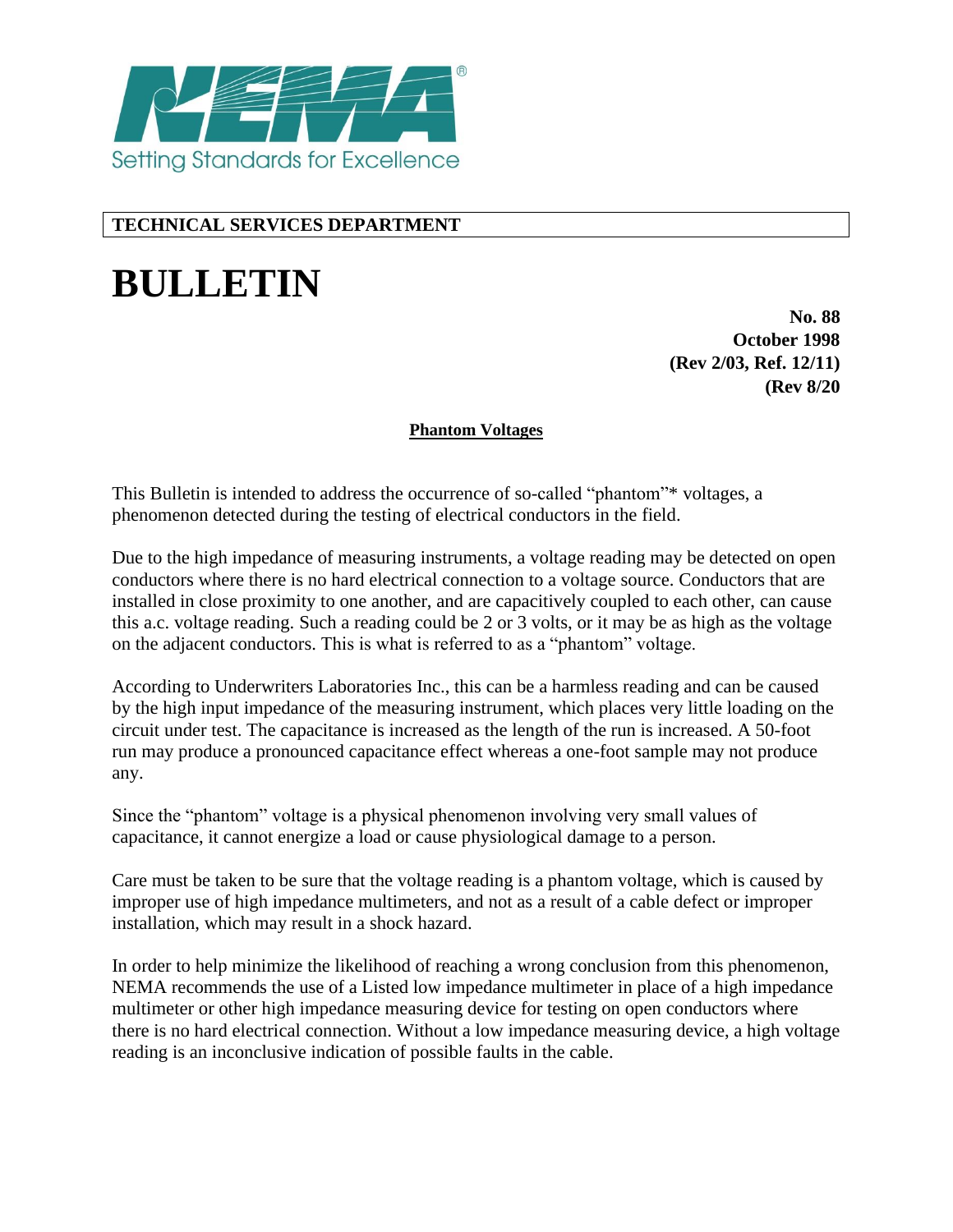\*Phantom voltage is an industry term used to describe an unexpected voltage of a nonelectrically connected conductor. Phantom voltage should not be confused with stray voltage which is the occurrence of an electrical potential between two conductive surfaces that should ideally not have any voltage potential between them and can result in a hazard to people and animals. This bulletin only addresses phantom voltages.

#### **Distribution List:**

Standards and Conformity Assessment Policy Committee Codes and Standards Committee NEMA Operations Department